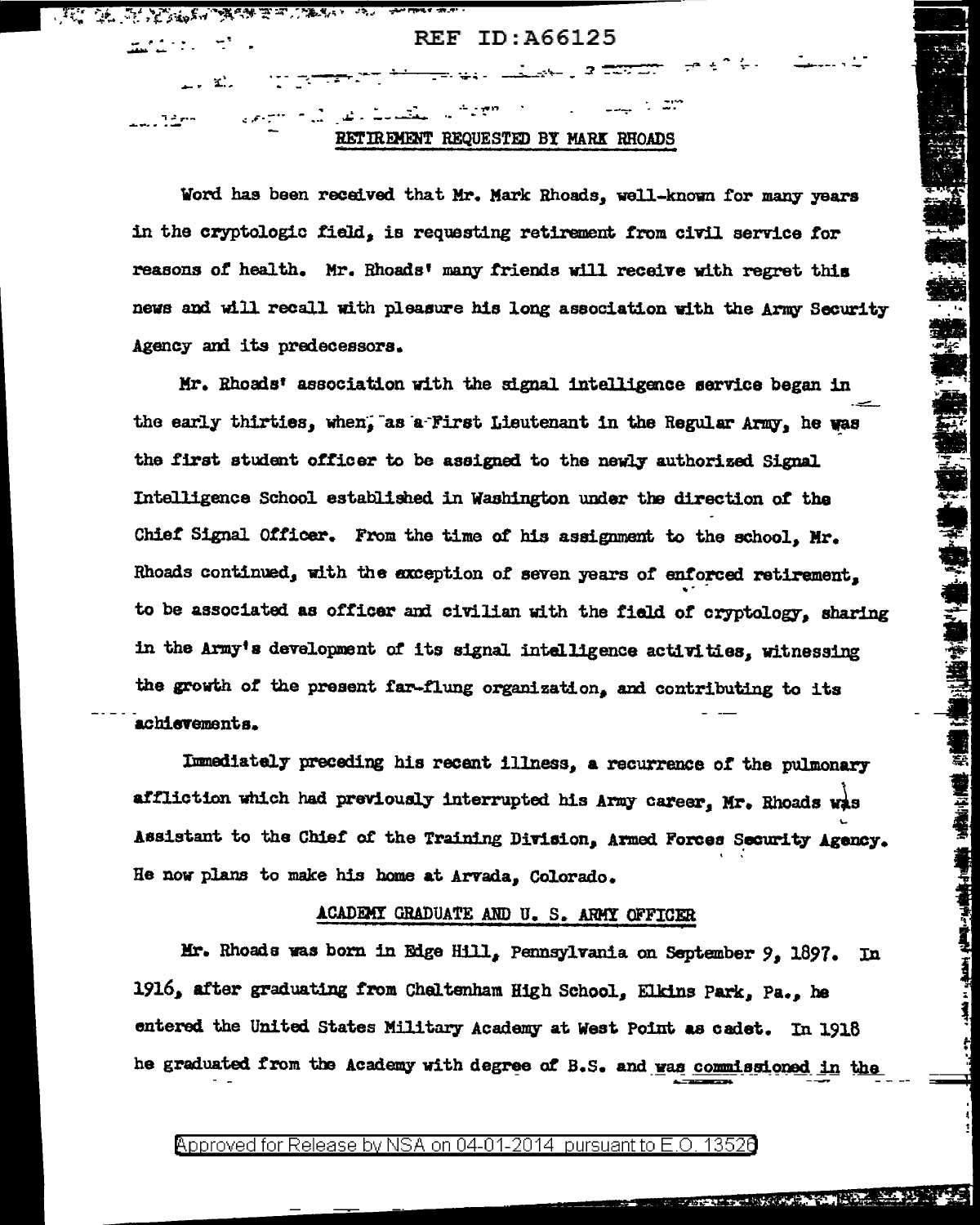ARTICAL COMPANY AND THE COMPANY OF THE COMPANY OF THE COMPANY OF THE COMPANY OF THE COMPANY OF THE COMPANY OF  $\sim$   $\sim$  and  $\sim$ **REF ID: A66125** 

Regular Army as Second Lieutenant of Cavalry.

As an officer in the U.S. Army, Lt. Rhoads later graduated (1923) from the U.S. Army Signal School's Communications Officers' Class at Fort Monmouth, New Jersey; and from 1923 to 1924 attended a post-graduate course in communications engineering at Yale University.

Following these courses Lt. Rhoads served as signal officer with the 2d Cavalry from 1924 to 1925; from 1925 to 1927 as Signal Officer at Fort Bliss, Texas; following his transfer to the Signal Corps in 1927, he served from 1928 to 1931 as the Regular Army signal instructor in Indiana and Kentucky. In 1931 he was assigned as the first student officer to take the special course in cryptography and cryptanalysis which had been initiated in the Office of the Chief Signal Officer, Washington, D. C., that year under the direction of Mr. William F. Friedman, then Chief of the Signal Intelligence Service. This course, which was designed to provide the Army with a reserve of officers trained in signal intelligence operations was to prove its value many times over in the later difficult war years. Among its distinguished early graduates may be mentioned the second student officer to be assigned to the course. First Lieutenant W. Preston Corderman, later Brigadier General and Chief, Army Security Agency, from 1942 to 1946.

Following his period of training in the school, Lt. Rhoads was placed in command of the Provisional Radio Intelligence Detachment, Slst Signal Battalion, at Fort Monmouth. In 1935, under the command of Lt. Rhoads, this Detachment was sent to the Philippines, where it was to set up an intercept station at Fort Hughes on Caballo Island. Unfortunately the work of the Detachment was seriously hampered by the transfer of highly-skilled operators to other organizations partly because of the local need for qualified radio operators, and also possibly because of the failure to appreciate the mission of the Detachment.

Also, the contraction

ו<br>וייד

į

Ņ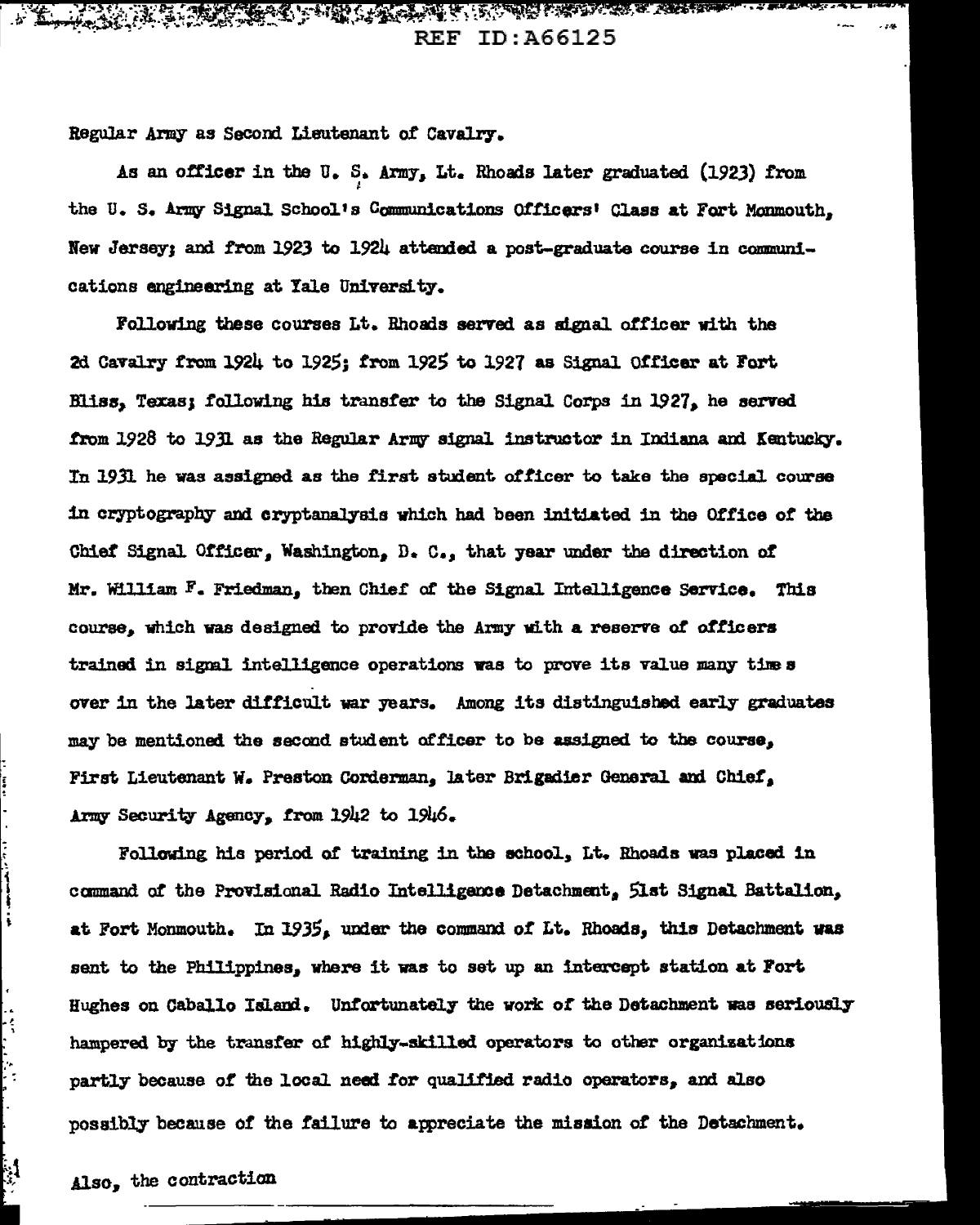्रो

 $\frac{1}{2}$ 

 $\ddot{\phantom{1}}$ 

Ñ

医阿斯特氏试验检尿道 医第三指肠 医脊髓内的 医骨髓性的

active military

by Captain Rhoads of pulmonary tuberculosis three months after his arrival in the Philippines brought the work of the Detachment to an untimaly end. Captain Rhoads was returned to the United States and hospitalized in Fitzsimmons General Hospital in Denver, where, after an illness of two years, he was retired from active military service in March 1937 for physical disability.

## LATER SERVED AS CIVILIAN

Soon after Pearl Harbor Mr. Rhoads attempted to return to duty as an officer but was repeatedly rejected by the Army medical authorities because of his past illness. Undaunted by these refusals, Mr. Rhoads secured a civil service appointment with the Signal Security Agency, and at considerable personal sacrifice came to Washington in 1943 as Assistant to his former teacher and friend of long-standing, Mr. William F. Friedman, who was then Director of Communications Research, in the Signal Security Agency. Mr. Rhoads' war-time service was marked by a combination of honesty and kindliness, of self-effacement and devotion to duty which were equalled by four and excelled by none. On 3 May 1946 Mr. Rhoads was presented by Brig. General P. E. Peabody with the Commendation for Exceptional Civilian Service "for patriotic devotion above and beyond the call of duty, for exceptionally meritorious service to his country in time of war; for superior intelligence and initiative, extraordinary diligence and ability in executing many varied and difficult assignments as Assistant Director of Communications Research from January 1944 to January 1946."

With the establishment of the Armed Forces Security Agency in July 1949, Mr. Rhoads joined that organization as Assistant to the Chief, Technical Division, a position which he held first under Mr. Friedman and then under Captain Thomas H. Dyer, U. S. Navy, until the time of his retirement. There is little doubt

 $\mathbf{3}$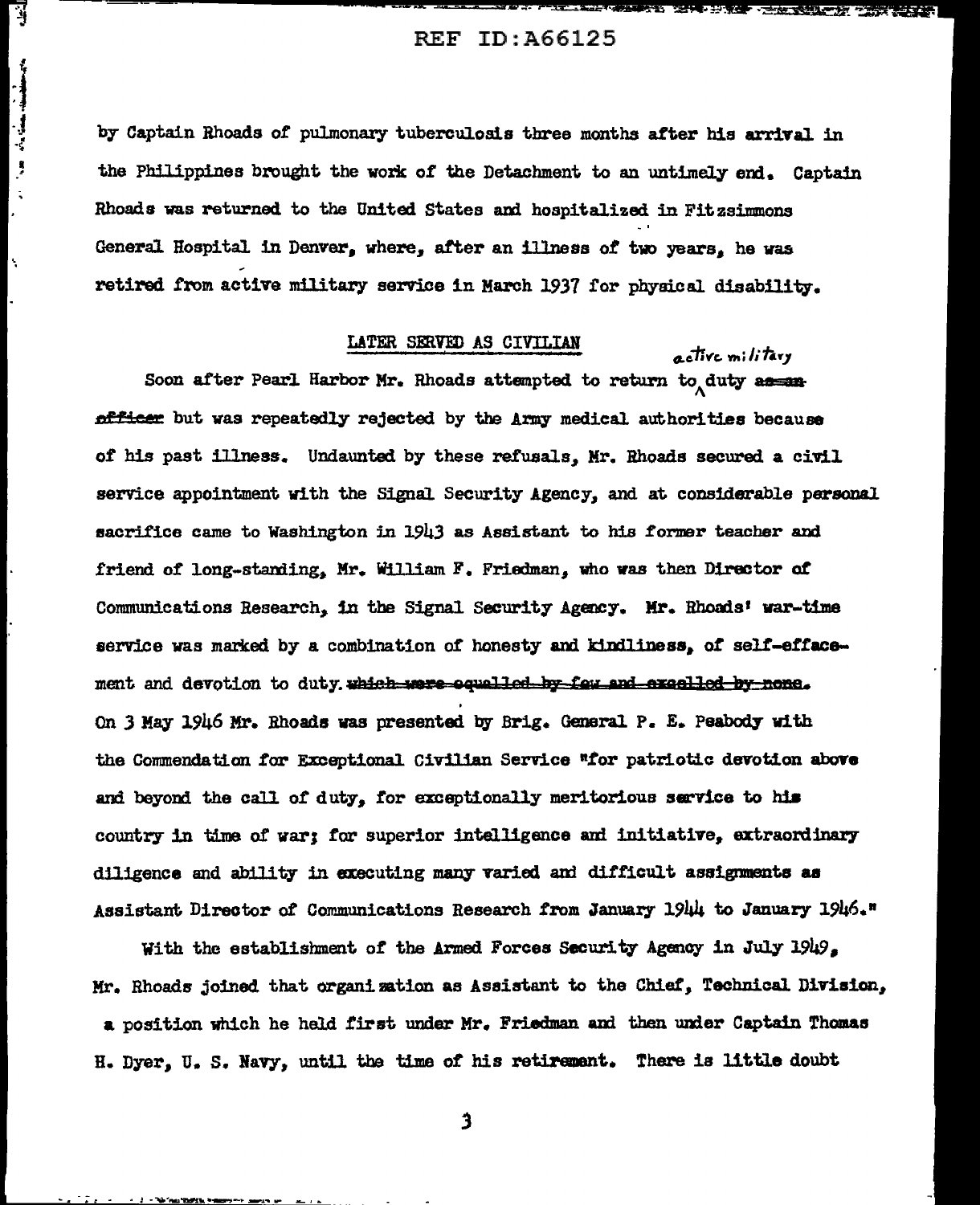- REF ID:A66125

... \_.,.., ... • - - .. • - • \_\_\_ .\_\_ '- ---· I ., -- •

that continuous attention to duty and long hours of concentrated effort contributed to breaking down the physical. res1stance vhich had been built up against a recurrence of his earlier illness. In June 1951, upon under-.!'" going his regular annual physical examination at Fitzsimmons Hospital, it was discoversd,, *to* the regret *ot* all vho 1earned of the findings., that the 111ness of 1935 had returned and that Mr. Rhoads required hospitalization once more. Upon recovery in December 1951, the Army medical authorities recommended that Mr. Rhoads not return to any active duty whatever. in the hope that the resistance built up once more by long rest not be undermined again by a return to work except of the lightest sort. Realising that he owed it to his wife and family to remain in good health for many years, and that he could not allow himself to "take it easy" so long as he occupied any official position, Mr. Rhoads wisely elected to retire.

Those who know him well -- and there are many who may call him friend -*l.G.v&*   $\lambda$  found in Mr. Rhoads a man whose nature is marked by rare understanding, sympathy, and good judgement. In addition to his own faithful service to his country as officer and civilian, Mr. Rhoads may look with pride upon his two sons, Captain Edwin Milton Rhoads, graduate of the U.S. Military Academy 1n 1943, am Lt. Mark Charles Rhoads1 Academy graduate o.t' *l.950.* am upon his daughters, one of whom. Esther Marcetta Rhoads Lutz, will be remembered by her former associates in the Signal Security Agency where she was also amployed during the Second World War. Mampxwfxthexxxxxxxxxxxxxxfxidexcdbessdx Mr. Rhoads' wife, Esther Wolcott Buckman Rhoads, who has shared his career with quiet strength and sustaining courage, will be particularly missed by her many friends in the circle of officers' wives and in the numerous civic activities in which she